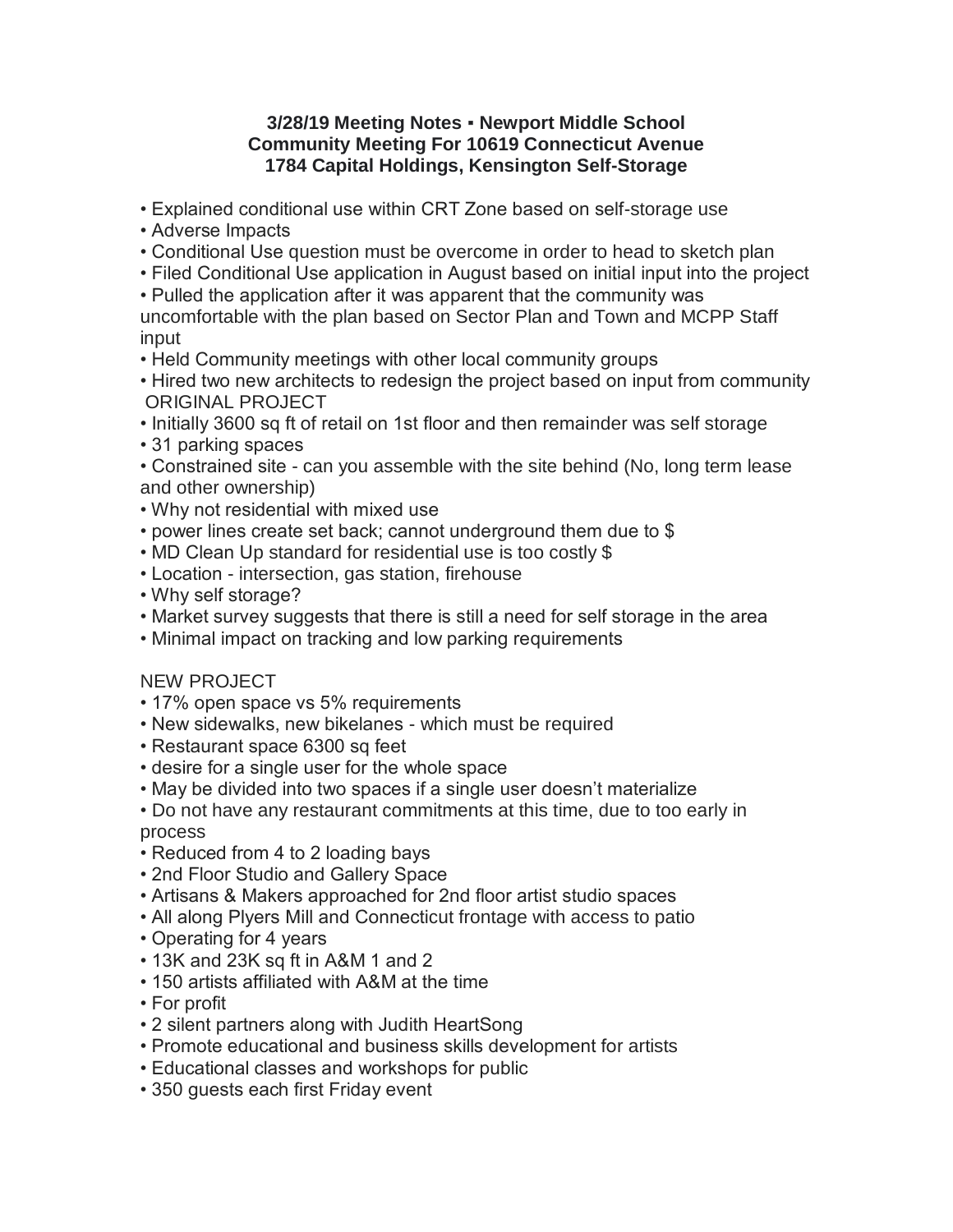• 34 studios on rendering (1 already rented)

• It will be a requirement to provide off-site parking and shuttles for 1st Friday events as part of Agreement

• No reveals promised

• Self-storage is what will allow for all the other improvements: financial engine for the rest of the space

• All green space will be part of the Approval and must be maintained by the development

• Conditional use can be revoked if developer doesn't maintain the project as approved

• Happy to covenant it and entitle it into the Agreement for restaurant and retail

• Complications: contamination, rail line, easements, power lines, traffic, economics

• If you cut the retail on 1st floor into multiple bays you can achieve more rent possibly 2 or 3 could be achieved based on retail broker analysis (CBRE, Cushman/Wakefield)

• 20 more spaces in current plan than the code requires

• Assurance that restaurants will not be fast-food

## **QUESTIONS**

- Entitlements would keep self-storage from expanding into other areas
- Will parking impacts from 1st Fridays spill onto community streets
- Dupont residents concerned about self-storage in town
- Lighting: how will this be addressed
- Traffic/trucks: pedestrian safety and emissions
- Outdoor area: how would you ever make this space inviting
- Why 6 floors: economics
- Storage access: time of day, will not be open 24 hours
- What alternatives beside residential have been explored
- Office: no office market; high vacancy rates
- Residential: not economical
- What are the next steps
- Regroup after this meeting
- Meet with DRB on revised plan
- Meet with MCPP staff on revised plan
- Hold a hearing at hearing board
- Hold a hearing at zoning board
- How early could this open: 2.5-3 years

• Right turn lane for NB Connecticut Avenue: it can be accommodated, its a question of how

• Left turn lane for SB Connecticut Avenue: the Mayor is working on it

• Building mass as a giant cube is intimidating and abrupt — how would you better articulate the building to create a more pleasant entry point to the Town

• How will the County address pedestrian traffic across Connecticut Avenue

• Signage: what would the signage be; Town Code enforcement